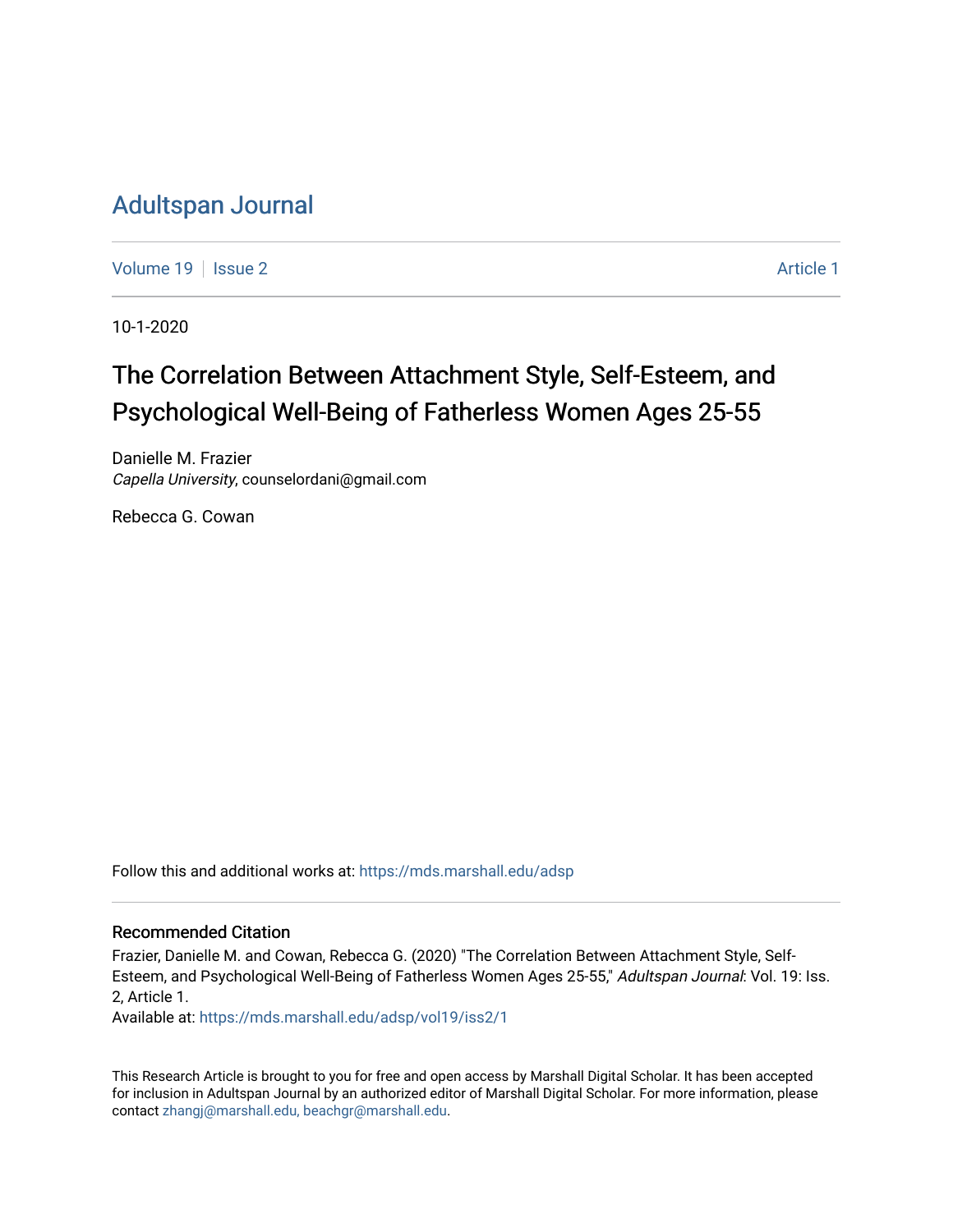| Frazier and Cowan: The Correlation Between Attachment Style, Self-Esteem, and Psycho<br>Received 10/10/19 |                         |
|-----------------------------------------------------------------------------------------------------------|-------------------------|
|                                                                                                           | Revised 12/20/19        |
|                                                                                                           | Accepted 12/20/19       |
| <b>RESEARCH</b>                                                                                           | DOI: 10.1002/adsp.12096 |
|                                                                                                           |                         |

# **The Correlation Between Attachment Style, Self-Esteem, and Psychological Well-Being of Fatherless Women Ages 25–55**

# **Danielle M. Frazier and Rebecca G. Cowan**

*The purpose of this study was to determine whether there is a correlation between the attachment style, self-esteem, and psychological well-being of women ages 25–55 whose fathers were absent during childhood. Results indicated a statistically significant correlation between attachment style and self-esteem. Implications for practice are provided.*

*Keywords*: attachment style, psychological well-being, self-esteem, fatherlessness, women

The U.S. Census Bureau (2019) reported that 23.6% (17.4 million) of all children younger than 18 years old live in homes without fathers. (In this article, *father* refers to biological and nonbiological fathers, including stepfathers, adoptive fathers, and foster fathers.) The impact of growing up without a father has a wide range of implications. James et al. (2012) found that girls who grew up without fathers were more likely to engage in sexual intercourse at an earlier age than those who grew up with fathers. Studies have also found that girls in father-absent homes were more likely to commit crimes (Simpson et al., 2012). Additionally, according to Newland et al. (2013), the attachment between fathers and children is associated with school outcomes.

The absence of a father can occur as a result of several factors, such as nonmarital birth/cohabitation, desertion, separation/divorce, incarceration, and death (Pougnet et al., 2012). Father absence in families is more common in recent years

*Danielle M. Frazier, School of Counseling and Human Services, Capella University, and C.C.C. Counseling Services, LLC, Hazelwood, Missouri; Rebecca G. Cowan, School of Counseling, Walden University. Correspondence concerning this article should be addressed to Danielle M. Frazier, C.C.C. Counseling Services, LLC, 737 Dunn Road, Hazelwood, MO 63042 (email: counselordani@gmail.com).* 

*© 2020 by the American Counseling Association. All rights reserved.*

. . . . . . . . . . . . . . . . . . . **ADULTSPAN***Journal October 2020 Vol. 19 No. 2* **67**

Published by Marshall Digital Scholar, 2022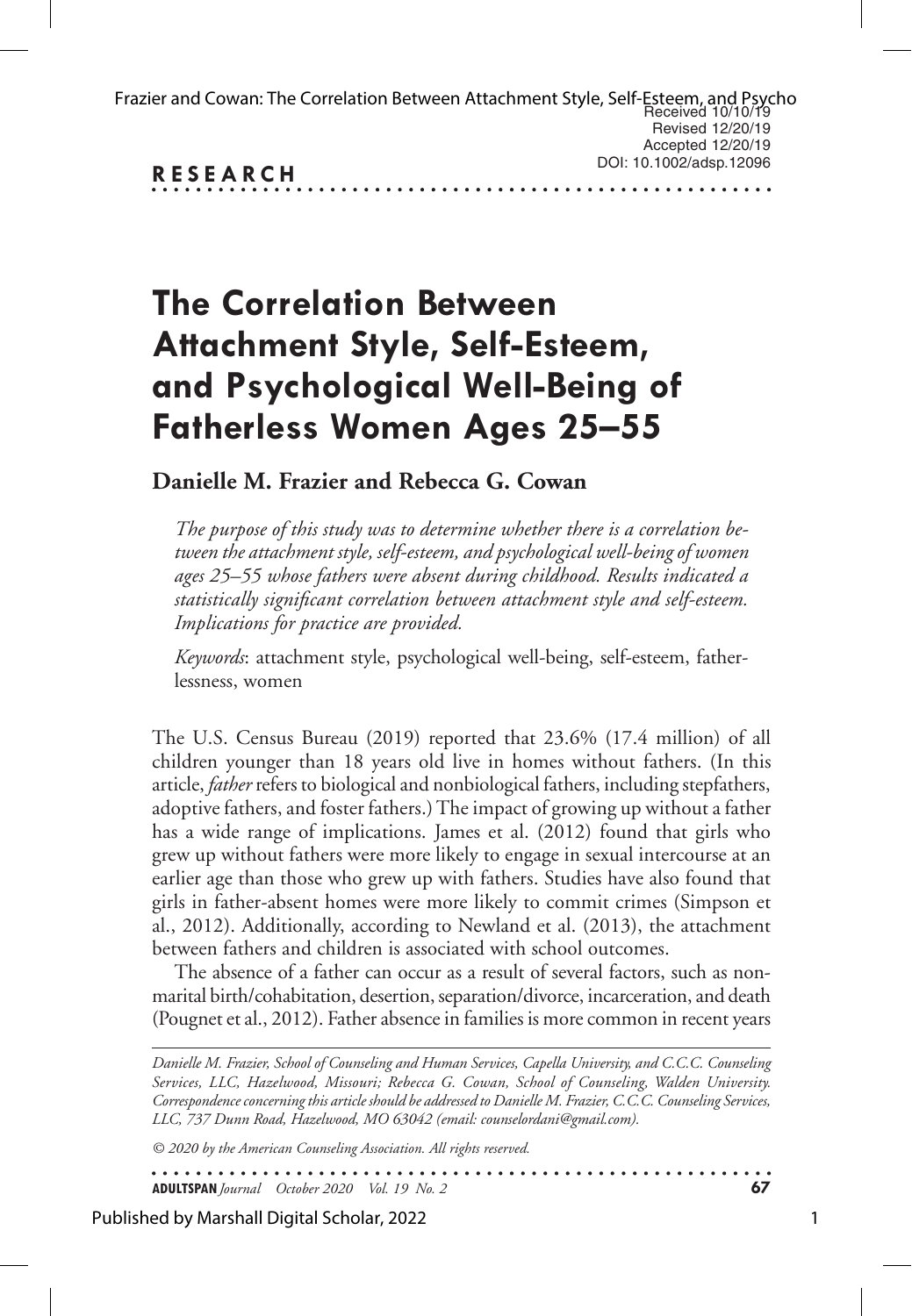as a result of social changes in family structure (Pew Research Center, 2010). For instance, in 1960, approximately 87% of children under age 18 lived with two married parents; by 2008, that number had dropped to 64%. Research indicates that 40% of children in the United States do not have fathers present in their lives (National Center for Fathering, n.d.) and about 50% of U.S. children will live in a single-parent home during a portion of their childhood, most without fathers (Mather, 2010).

# **ATTACHMENT STYLE**

Attachment theory asserts that individuals' attachment experiences with their primary caregivers influence their tendency to explore, interact with, and master external environments (Bowlby, 1973). According to Bowlby (1979), the attachment system is active "from the cradle to the grave" (p. 129) and includes three styles: secure, avoidant, and ambivalent (Bowlby, 1980). Those with a secure attachment style tend to have higher self-esteem and positive intimate relationships (Neff & Beretvas, 2013). An avoidant attachment style can hinder an individual's ability to form close and intimate relationships because of a low self-concept (Erol & Orth, 2013). Individuals with an ambivalent attachment style might appear preoccupied within the context of their relationships and often have a negative concept of self (Erol & Orth, 2013).

# **SELF-ESTEEM**

Neff (2011) described *self-esteem* as an "evaluation of our worthiness as individuals, a judgment that we are good valuable people" (p. 1). A study by Luo et al. (2012) found that children who experienced the absence of their fathers had lower self-esteem. They also found that middle school girls displayed lower self-esteem when the absence of their father happened before the age of 2 years old (Luo et al., 2012). Conversely, researchers have found that the self-esteem of daughters can be positively influenced by their fathers (Allgood et al., 2012; Carlson, 2006). According to Katz and van der Kloet (2010), females who have positive attachments to their fathers also have a greater sense of self-worth and value.

# **PSYCHOLOGICAL WELL-BEING**

*Psychological well-being* is defined as a combination of feeling capable, happy, and well-supported, as well as having a sense of life satisfaction (Huppert, 2009). Francis (2012) asserted that fathers play a vital role in the development of their daughters' psychological well-being. For instance, Allgood et al. (2012) found that whereas some girls were able to achieve academic success without the support of their fathers, others had problems with adult and peer relationships. This finding provides support to the idea that a close, affectionate, and caring relationship with one's father during childhood strongly correlates with

**68 ADULTSPAN***Journal October 2020 Vol. 19 No. 2*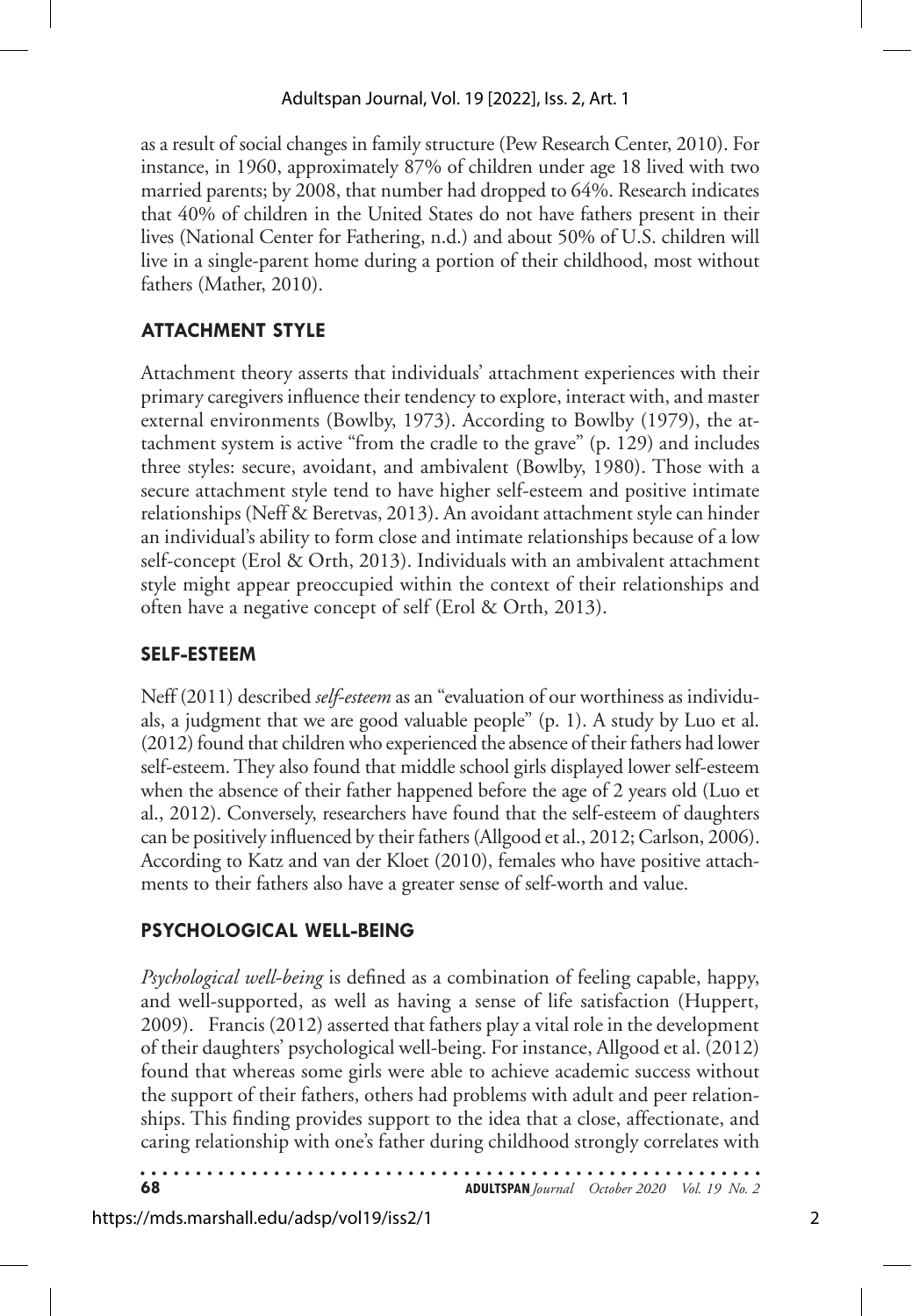Frazier and Cowan: The Correlation Between Attachment Style, Self-Esteem, and Psycho

the overall satisfaction that daughters will experience in adulthood (Allgood et al., 2012).

Given the prevalence of fatherlessness, professional counselors may provide increasing services to individuals from father-absent families throughout their life course (U.S. Census Bureau, 2019). (In this article, the terms *father absence* and *fatherlessness* are used interchangeably.) According to McLanahan et al. (2013), the research base examining any longer term effects of father absence on adult outcomes is notably small. Thus, the purpose of this study was to determine whether there is a statistically significant correlation between the attachment style, self-esteem, and psychological well-being of women ages 25–55 whose fathers were absent 1 year or more before the age of 18.

# **METHOD**

## **Procedure**

After obtaining institutional review board approval, we recruited participants by contacting alumni from a local college, posting information at libraries and community boards, and advertising the study on various websites. In SurveyMonkey (https://www.surveymonkey.com/), participants were invited to complete a screening questionnaire, an informed consent form, a demographic questionnaire, and three instruments: the Experiences in Close Relationships–Revised (ECR-R; Fraley et al., 2000), the Rosenberg Self-Esteem Scale (RSE; Rosenberg, 1965), and the Ryff Scales of Psychological Well-Being (PWB; Ryff, 1989).

# **Participants**

Participants consisted of women ages 25–55 who were fatherless at least 1 year before the age of 18. The mean age of the participants was 35.05 years (*SD* = 8.71), and the mean age of fatherlessness was 7.79 years (*SD* = 6.32). We used nonprobability as our sampling strategy and purposive criterion sampling as our design. Assuming a moderate effect size at a power of .80, we sought a minimum sample of 92 participants (Cohen, 1992). A total of 180 responses were received; however, 59 respondents were not included in the final analysis because they did not complete all of the research materials, and five participants did not meet the criteria for this study. As a result, 116 participants (63.8% White, 17.2% Black, 8.6% multiracial, 3.5% Hispanic, 3.5% other, and 3.5% missing) were included in this study. (Percentages do not total 100 because of rounding.) Each participant had the opportunity to be entered into a drawing for a chance to win a \$50 Amazon gift card.

# **Measures**

*ECR-R*. The ECR-R (Fraley et al., 2000) consists of 36 items designed to measure attachment-related anxiety and attachment-related avoidance. Each item is rated on a 7-point Likert scale (1= *strongly disagree*, 7 = *strongly agree*), and the estimated completion time is 5–10 minutes. The ECR-R was normed

**ADULTSPAN***Journal October 2020 Vol. 19 No. 2* **69**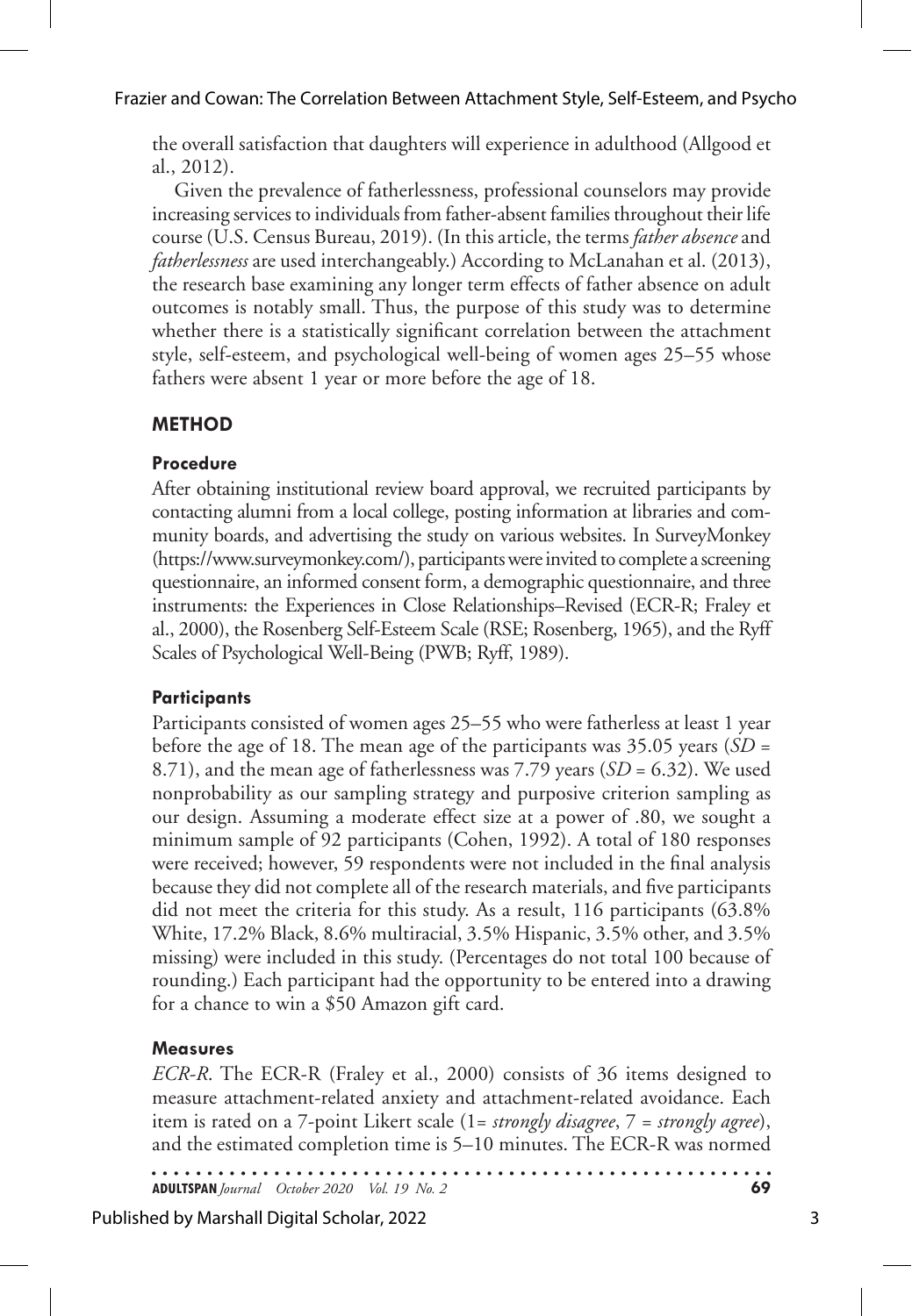on adult men and women with an average age of 27 years. It has demonstrated suitable convergent and discriminant validity (Sibley & Liu, 2004) and high reliability (Fraley et al., 2000; Wei et al., 2007). The ECR-R has Cronbach's alphas of .93 (Anxiety subscale) and .95 (Avoidance subscale; Wei et al., 2007).

*RSE*. The RSE (Rosenberg, 1965) is a 10-item instrument designed to measure self-esteem. Respondents rate each item on a 4-point Likert scale (0 = *strongly disagree*, 3 = *strongly agree*), and the scale has an estimated completion time of 5 minutes. Total scores range from 0 to 30, with a score less than 15 indicating problematic low self-esteem (Rosenberg, 1965). The RSE was normed on a variety of populations, including parents, high school students, and civil servants. The measure has shown construct and criterion validity (Bagley et al., 1997) and high reliability (Rosenberg, 1965). Internal consistency was .77, and the minimum coefficient of reproducibility was at least .90 (Rosenberg, 1965). The RSE has a test-retest correlation between .82 and .88 and a Cronbach's alpha between .77 and .88 (Bagley et al., 1997).

*PWB*. The PWB (Ryff, 1989) is a widely used questionnaire for social science research. It measures positive aspects of psychological functioning along six dimensions: autonomy, positive relations with others, environmental mastery, personal growth, purpose in life, and self-acceptance (Ryff, 1989; Ryff & Keyes, 1995). It consists of 84 items, which are rated on a 6-point Likert scale (1= *strongly disagree*, 6 = *strongly agree*), and the estimated completion time is 15–20 minutes. The PWB was normed on adults 25 years or older (Ryff & Keyes, 1995) and was validated on a sample of 321 well-educated, socially connected, financially comfortable, and physically healthy men and women (Ryff, 1989). The internal consistency coefficients were high (between .86 and .93), and the test-retest reliability coefficients for a subsample of the participants over 6 weeks were also high (between .81 and .88; Springer & Hauser, 2006).

#### **Data Analysis**

After uploading the raw data into SPSS (Version 25), we conducted descriptive and inferential analyses. We used multiple linear regression to determine whether there was a correlation. According to Asiltürk and Çunkas¸'s (2011), multiple linear regression is a predictive analysis that attempts to determine the relationship between one constant dependent variable and two or more constant independent variables. In this study, the analysis explored the potential correlation between attachment style, self-esteem, and psychological well-being in women ages 25–55 whose fathers were absent 1 year or more before the age of 18.

## **RESULTS**

One assumption of multiple linear regression is multivariate normality, and a preassessment of this assumption can be conducted on individual variables to better understand the subsequent multivariate assessment (Warner, 2013). We

**70 ADULTSPAN***Journal October 2020 Vol. 19 No. 2*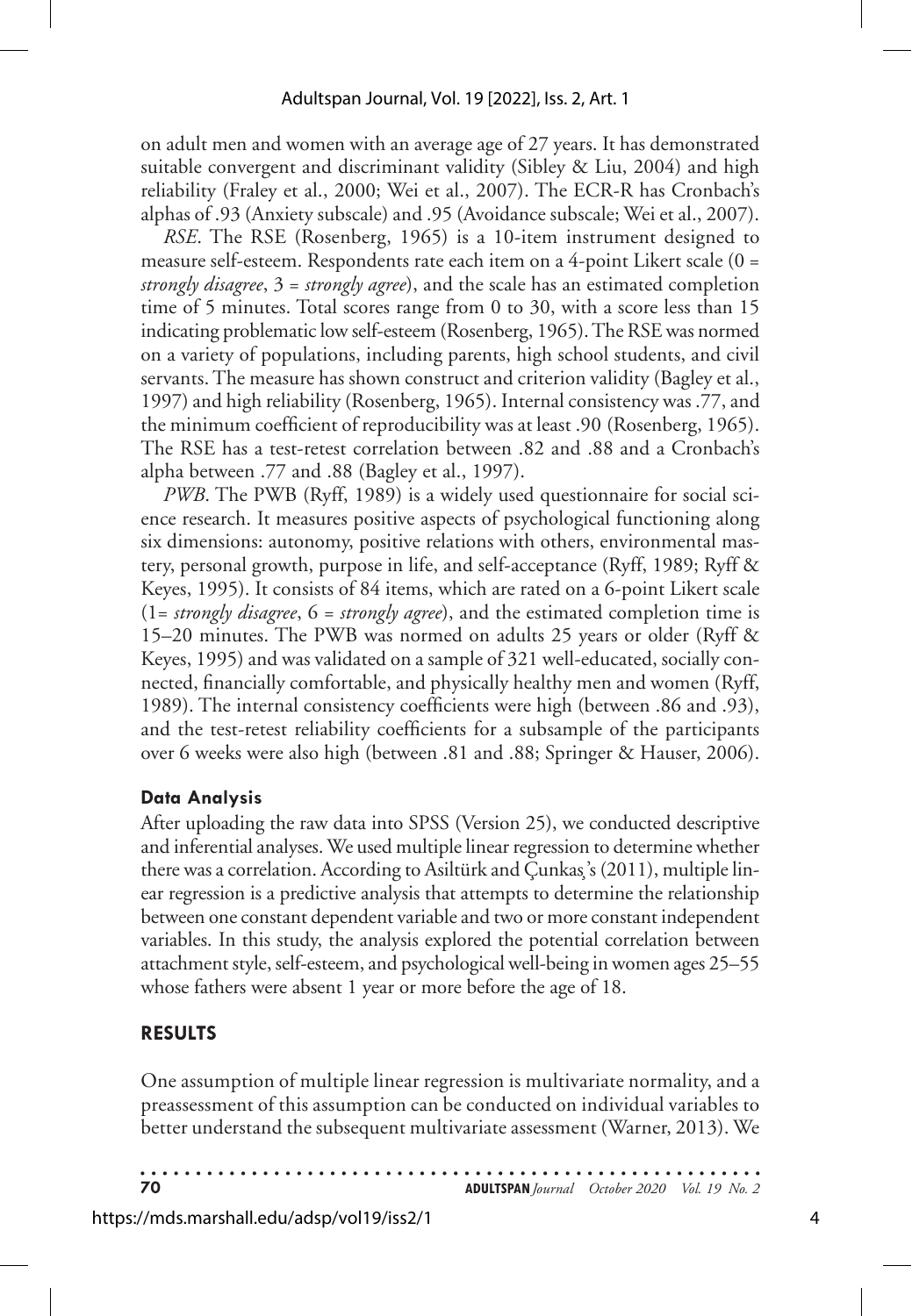analyzed the trait of each variable by calculating the descriptive statistics for the variables that were being used. Table 1 presents the descriptive statistics for the following variables: attachment-related anxiety, attachment-related avoidance, self-esteem, autonomy, environmental mastery, personal growth, positive relations with others, purpose in life, self-acceptance, and overall psychological well-being.

This study investigated whether there is a significant correlation between attachment style and psychological well-being and whether there is a significant correlation between attachment style and self-esteem. We analyzed both psychological well-being and self-esteem using multiple linear regression, which included both attachment-related anxiety and avoidance, as well as three covariates. The data met both assumptions of normality and homoscedasticity. The covariates were current age, age of fatherlessness, and race/ethnicity. We conducted regression analyses to determine the influence of these covariates. The first regression assessed the influence of the covariates on overall psychological well-being. The results of the multiple linear regression model were not significant,  $F(3, 107) = 0.93$ ,  $p = .428$ ,  $R^2 = .03$ , indicating that current age, age of fatherlessness, and race/ethnicity did not explain a significant proportion of the variance in overall psychological well-being. Because the overall model was not significant, we did not examine the individual predictors further. The second regression assessed the covariates' influence on self-esteem. The results of the multiple linear regression model were not significant, *F*(3, 108) = 1.76,  $p = .159$ ,  $R<sup>2</sup> = .05$ , indicating that current age, age of fatherlessness, and race/ ethnicity did not explain a significant proportion of the variance in self-esteem. Because the overall model was not significant, we did not examine the individual predictors further.

| Variable                            | М    | <b>SD</b> | $\mathsf{n}$ | <b>SEM</b> | <b>Skewness</b> | <b>Kurtosis</b> |
|-------------------------------------|------|-----------|--------------|------------|-----------------|-----------------|
| Attachment-related<br>anxiety       | 4.26 | 1.42      | 116          | 0.13       | $-0.29$         | $-0.62$         |
| Attachment-related<br>avoidance     | 3.61 | 1.11      | 116          | 0.10       | 0.07            | $-0.46$         |
| Self-esteem                         | 2.69 | 0.68      | 116          | 0.06       | 0.23            | $-0.42$         |
| Autonomy                            | 3.63 | 0.33      | 116          | 0.03       | $-0.40$         | 0.61            |
| Environmental mastery               | 3.66 | 0.31      | 115          | 0.03       | 0.14            | $-0.19$         |
| Personal growth                     | 3.93 | 0.59      | 115          | 0.06       | 0.12            | $-0.55$         |
| Positive relations with<br>others   | 4.10 | 0.59      | 115          | 0.05       | $-0.04$         | $-1.00$         |
| Purpose in life                     | 3.51 | 0.36      | 115          | 0.03       | $-0.26$         | 1.05            |
| Self-acceptance                     | 3.16 | 0.34      | 116          | 0.03       | 0.03            | 0.73            |
| Overall psychological<br>well-being | 3.67 | 0.19      | 115          | 0.02       | 0.29            | 0.07            |

**TABLE 1**

| <b>Descriptive Statistics for the Study Variables</b> |  |  |  |  |
|-------------------------------------------------------|--|--|--|--|
|-------------------------------------------------------|--|--|--|--|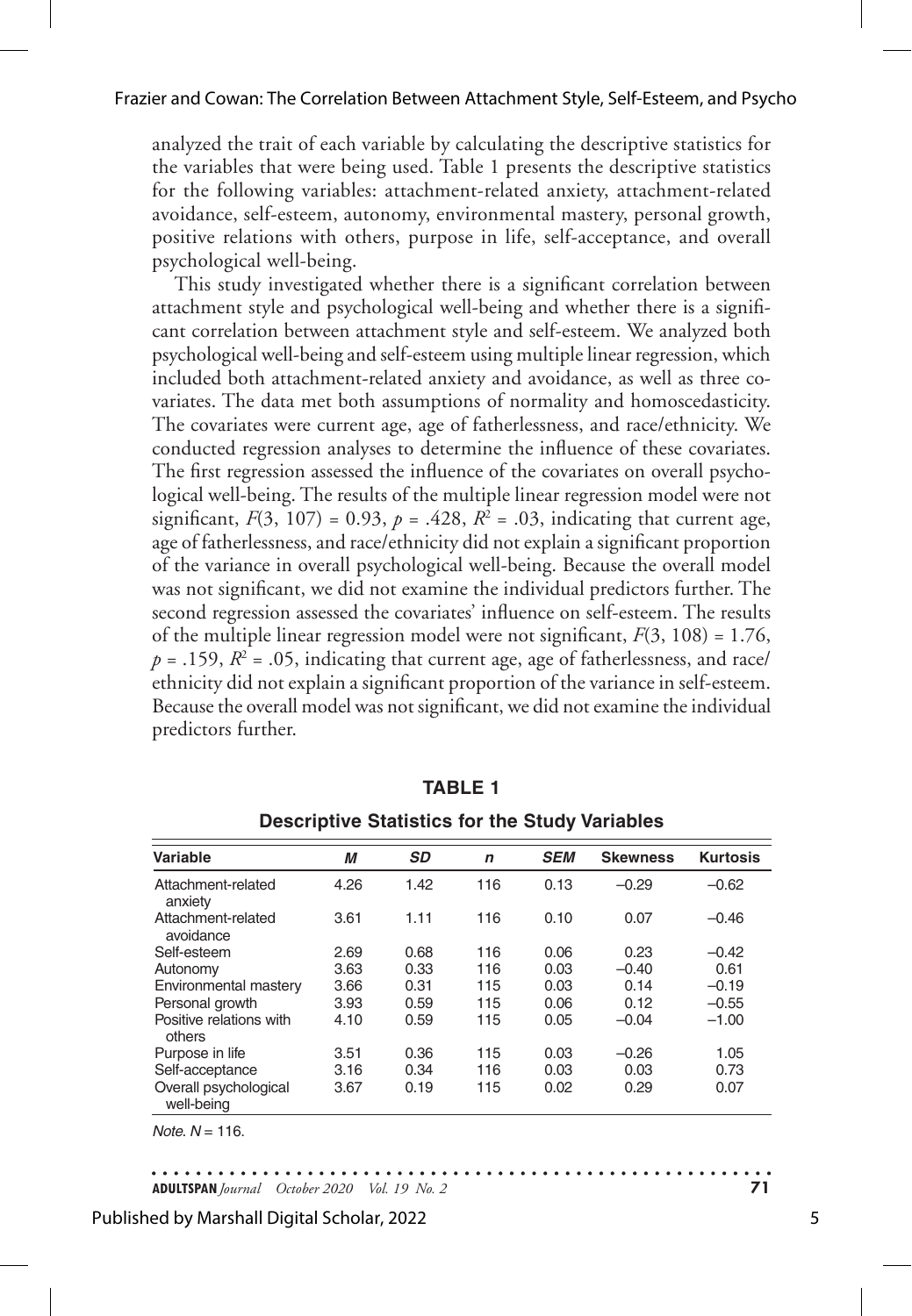#### Adultspan Journal, Vol. 19 [2022], Iss. 2, Art. 1

Regarding the relationship between attachment style (i.e., attachment-related anxiety and avoidance) and psychological well-being, we analyzed psychological well-being using multiple linear regression. The results of the regression model were not significant,  $F(2, 112) = 2.23$ ,  $p = .113$ ,  $R^2 = .04$ , indicating that attachment-related anxiety and avoidance did not explain a significant proportion of the variance in overall psychological well-being. Because the overall model was not significant, we did not examine the individual predictors further.

Regarding the relationship between attachment style (i.e., attachment-related anxiety and avoidance) and self-esteem, we analyzed self-esteem using multiple linear regression. The results of the regression model were significant, *F*(2, 113)  $= 33.62, p < .001, R<sup>2</sup> = .37$ , indicating that 37% of the variance in self-esteem was explainable by attachment-related anxiety and avoidance. Attachment-related anxiety significantly predicted self-esteem,  $B = -0.24$ ,  $t(113) = -6.00$ ,  $p < .001$ . This shows that, on average, for every 1-unit increase in attachment-related anxiety, participants' self-esteem decreased by 0.24 units. Attachment-related avoidance also significantly predicted self-esteem,  $B = -0.11$ ,  $t(113) = -2.05$ ,  $p = .043$ . This shows that, on average, for every 1-unit increase in attachmentrelated avoidance, participants' self-esteem decreased by 0.11 units. That is, both attachment styles negatively correlated with lower self-esteem. The results of the regression model are shown in Table 2.

#### **DISCUSSION**

This study explored the relationship between attachment style, self-esteem, and psychological well-being of women ages 25–55 whose fathers were absent for at least 1 year during childhood. The results of the study were mixed in that data supported a correlation between attachment style and self-esteem but not between attachment style and psychological well-being. The absence of a significant correlation between attachment style and psychological well-being must be interpreted cautiously given that previous research has shown that adults who were fatherless as children were more likely to be psychologically maladjusted

|--|--|--|--|

**Results for Multiple Linear Regression With Attachment-Related Anxiety and Avoidance Predicting Self-Esteem**

| Variable                                                                                               | в        | SE   | 95% CI           |         |         | р       |
|--------------------------------------------------------------------------------------------------------|----------|------|------------------|---------|---------|---------|
| Intercept                                                                                              | 4.11     | 0.19 | [3.73, 4.49]     | 0.00    | 21.49   | < 0.001 |
| Attachment-related<br>anxiety                                                                          | $-0.24*$ | 0.04 | $[-0.32, -0.16]$ | $-0.51$ | $-6.00$ | < .001  |
| Attachment-related<br>avoidance                                                                        | $-0.11*$ | 0.05 | $[-0.21, 0.00]$  | $-0.17$ | $-2.05$ | .043    |
| <i>Note.</i> $F(2, 113) = 33.62$ , $p < .001$ , $R^2 = .37$ . CI = confidence interval.<br>$*p$ < .05. |          |      |                  |         |         |         |

**72 ADULTSPAN***Journal October 2020 Vol. 19 No. 2*

https://mds.marshall.edu/adsp/vol19/iss2/1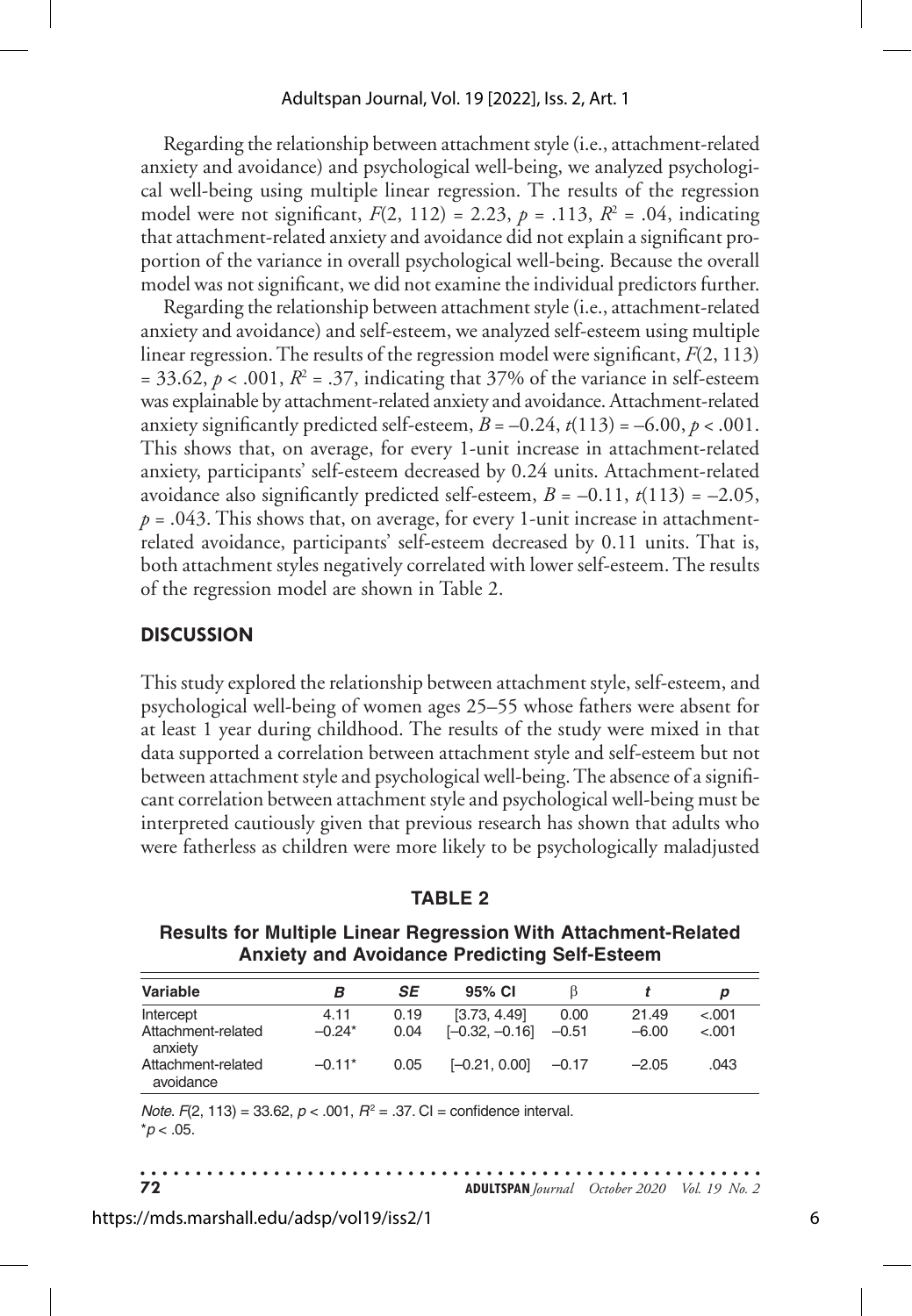during their adulthood (Hussain & Munaf, 2011). Thus, continued research regarding this hypothesis is warranted.

Our findings suggest that attachment style, which shapes lasting responses to relationships, is a strong predictor of one's self-esteem in adulthood. The correlation found in this study between attachment style and self-esteem is similar to that found in previous research with other populations (Doinita, 2015). Thus, our findings provide additional empirical support for the importance of offering parenting education programs during childhood that incorporate information regarding secure attachment of female children and their fathers and how these relationships may shape these children's emotions and future relationships.

Additionally, the results of this study justify the need for attachment-based information in programs for single-parent homes in cases of a father's death or a father's refusal to participate in the child's life. These programs could focus on improving children's support systems both within the family and externally. In turn, this may assist in improving the child's self-esteem, which could have longterm effects throughout adulthood. Our findings could also inform the standards used to make decisions in child custody cases. Current research indicates that there can be bias in decisions to determine parental custody with a preference for the mother over the father (Nouman et al., 2016). These types of biases and preferences may limit a father's visitation privileges and, in some cases, lead to a father's absence.

The results of this study provide further support of the importance of mental health professionals discussing the father-daughter relationship during therapeutic treatment, especially with clients presenting with low self-esteem. Counseling is a significant resource that serves as a sense of support to help both women and families navigate through the complexities of their lives related to fatherlessness (Burke, 2017). Counselors may decide to explore attachment style when working with clients who have experienced fatherlessness. Additionally, being able to better understand a client's attachment style may provide insight into how the client will respond in treatment with a counselor (Levy et al., 2011), and this knowledge may help to guide the counselor when choosing clinical interventions and techniques (Levy et al., 2011). Our findings also have the potential to allow fatherless adult women to understand how their relationship with their fathers might be related to the way they view themselves (e.g., low self-worth) and their interactions with others, particularly when it relates to peer and romantic relationships (Lopez & Corona, 2012). Additionally, the development of support groups for women identified as having self-esteem issues and who had limited involvement with their fathers may be beneficial.

#### **Limitations**

This study has several limitations. First, because computer access was required to complete the research materials, a segment of the targeted population may have been excluded because they did not have access to a computer.

**ADULTSPAN***Journal October 2020 Vol. 19 No. 2* **73**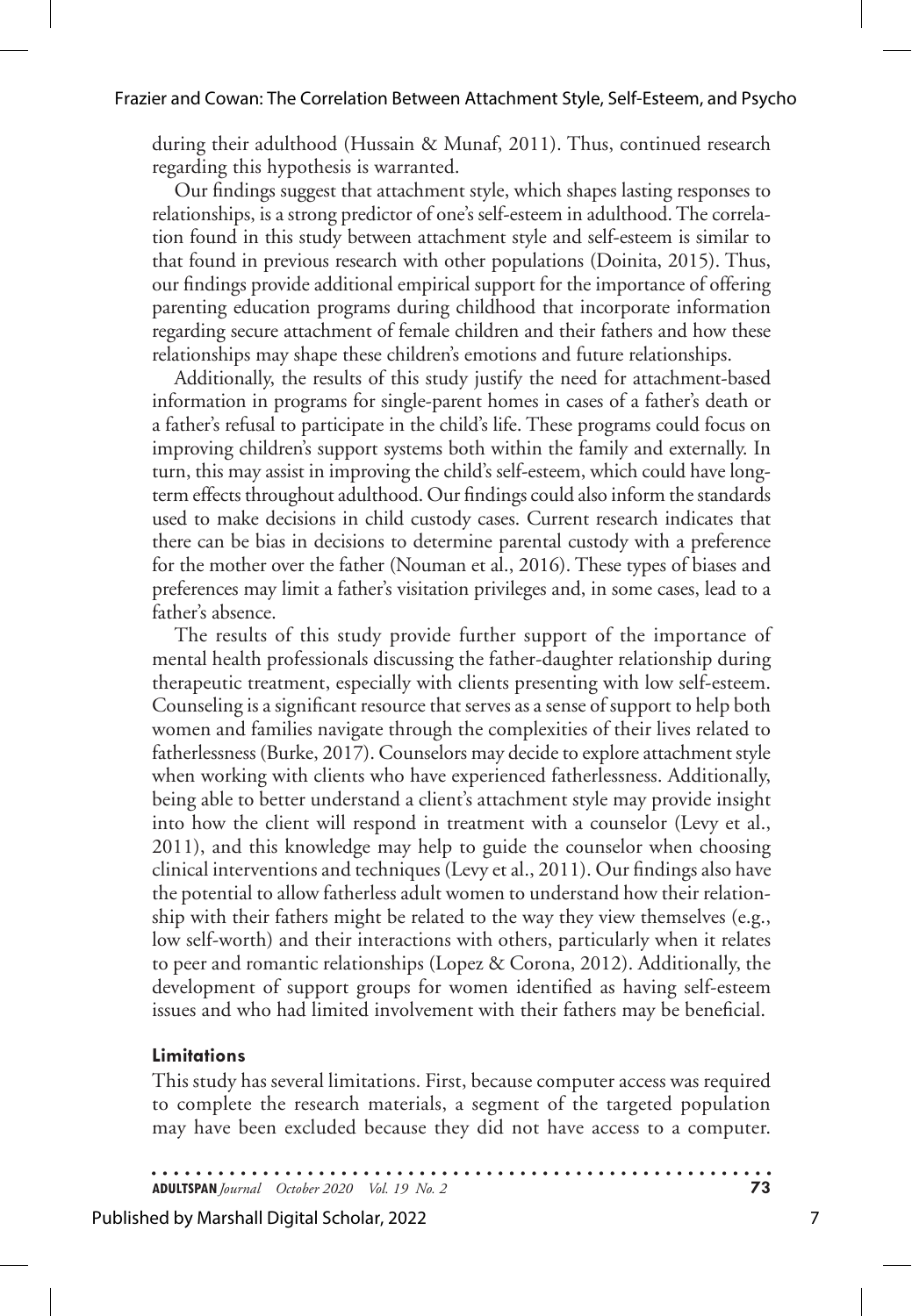Second, our findings cannot be generalized to all races and ethnicities given that the respondents were predominantly White (63.8%). The broadness of the definition of fatherlessness is another limitation. This study included women who may have had varying experiences with fathers (both biological and nonbiological) and father figures (e.g., uncle, male teacher, male coach) from early childhood through high school. These experiences and the age that they became fatherless may also affect self-esteem, attachment style, and psychological well-being. Finally, because there was no control group, a comparison could not be made between women who were and who were not fatherless before the age of 18.

## **Directions for Future Research**

Future studies can be designed to compare findings between fatherless women and women who had a father present throughout childhood to determine whether fatherlessness itself is a predictor of negative self-esteem or psychological well-being. Additionally, studies could be designed to explore groups of women who became fatherless as a result of the same circumstance (e.g., death, divorce) in an effort to examine possible patterns or similarities. Finally, qualitative research could examine the perspectives of fathers on being separated from their children, which may reveal other barriers to fathers' involvement in their children's lives.

# **CONCLUSION**

Father absence in families is more common in recent years as a result of social changes in family structure (Pew Research Center, 2010). However, limited information exists on the impact of father absence on adult women. The findings of this quantitative nonexperimental research revealed a statistically significant correlation between attachment style and self-esteem, but not between attachment style and psychological well-being, in a sample of women ages 25–55 who had experienced fatherlessness. It is hoped that this study's findings will inspire future research regarding the impact of fatherlessness on adult women.

## **REFERENCES**

- Allgood, S. M., Beckert, T. E., & Peterson, C. (2012). The role of father involvement in the perceived psychological well-being of young adult daughters: A retrospective study. *North American Journal of Psychology*, *14*(1), 95–110.
- Asiltürk, I. , & Çunkas¸, M. (2011). Modeling and prediction of surface roughness in turning operations using artificial neural network and multiple regression method. *Expert Systems With Applications*, *38*(5), 5826–5832. https://doi.org/10.1016/j.eswa.2010.11.041
- Bagley, C., Bolitho, F., & Bertrand, L. (1997). Norms and construct validity of the Rosenberg Self-Esteem Scale in Canadian high school populations: Implications for counselling. *Canadian Journal of Counselling*, *31*(1), 82–92. https://cjc-rcc.ucalgary.ca/article/view/58570/44060

**74 ADULTSPAN***Journal October 2020 Vol. 19 No. 2*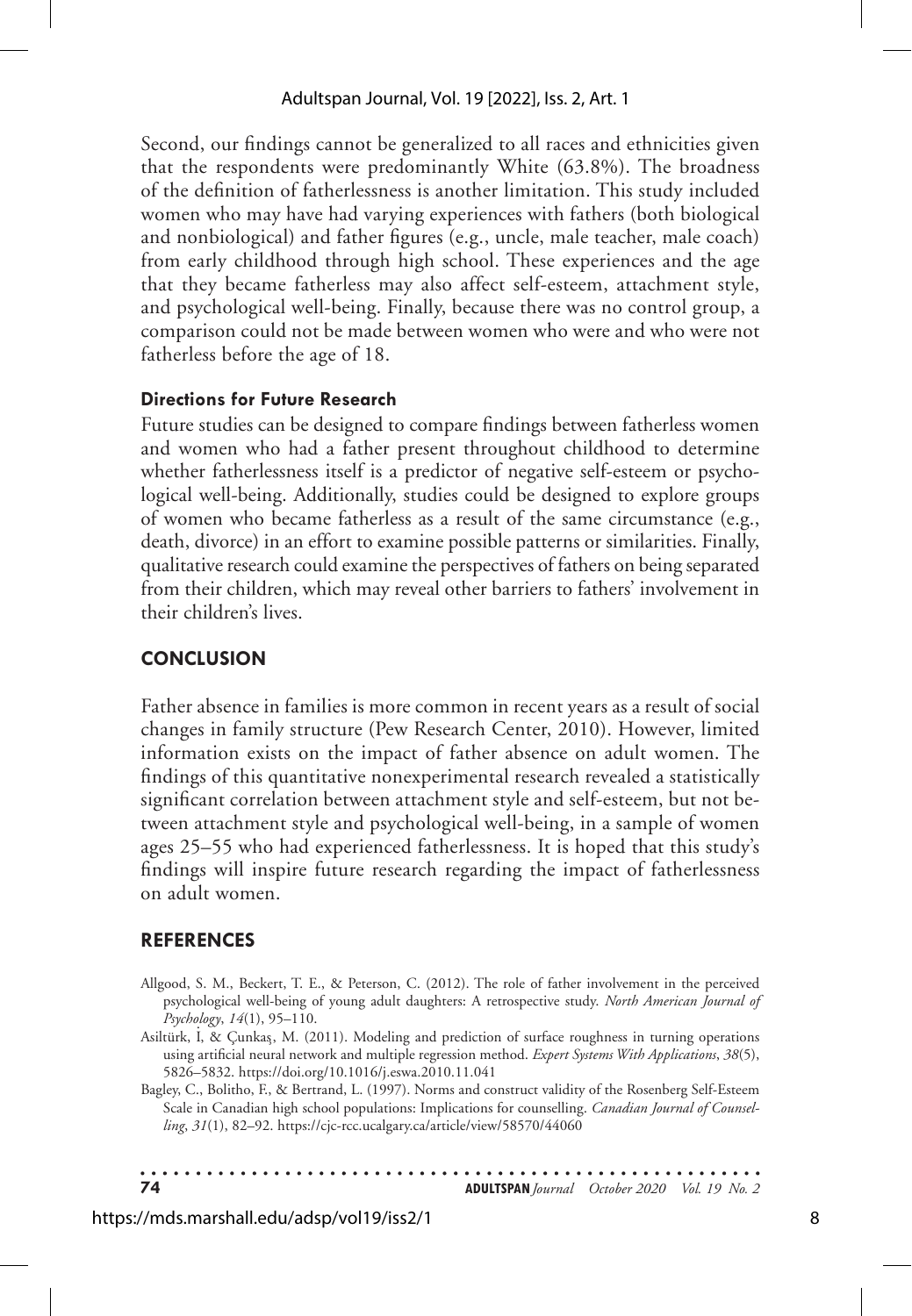#### Frazier and Cowan: The Correlation Between Attachment Style, Self-Esteem, and Psycho

Bowlby, J. (1973). *Attachment and loss: Vol. 2. Separation: Anxiety and anger*. Penguin.

Bowlby, J. (1979). *The making and breaking of affectional bonds*. Tavistock.

Bowlby, J. (1980). *Attachment and loss: Vol. 3. Loss: Sadness and depression*. Penguin.

- Burke, C. J. (2017). *The impact of fatherlessness for African American females: A phenomenological study of identity, esteem, and protective factors* [Unpublished doctoral dissertation]. Regent University.
- Carlson, M. J. (2006). Family structure, father involvement, and adolescent behavioral outcomes. *Journal of Marriage and the Family*, *68*(1), 137–154. https://doi.org/10.1111/j.1741-3737.2006.00239.x
- Cohen, J. (1992). A power primer. *Psychological Bulletin*, *112*(1), 155–159. https://doi.org/10.1037/0033- 2909.112.1.155
- Doinita, N. E. (2015). Adult attachment, self-esteem and emotional intelligence. *Procedia–Social and Behavioral Sciences*, *187*, 570–574. https://doi.org/10.1016/j.sbspro.2015.03.106
- Erol, R. Y., & Orth, U. (2013). Actor and partner effects of self-esteem on relationship satisfaction and the mediating role of secure attachment between the partners. *Journal of Research in Personality*, *47*(1), 26–35. https://doi.org/10.1016/j.jrp.2012.11.003
- Fraley, R. C., Waller, N. G., & Brennan, K. A. (2000). An item response theory analysis of self-report measures of adult attachment. *Journal of Personality and Social Psychology*, *78*(2), 350–365. https://doi. org/10.1037/0022-3514.78.2.350
- Francis, A. A. M. (2012). *Adolescent girls' perspectives on their relationship with their nonresident fathers* [Unpublished doctoral dissertation]. Walden University.
- Huppert, F. A. (2009). Psychological well-being: Evidence regarding its causes and consequences. *Applied Psychology: Health and Well-Being, 1*(2), 137–164. https://doi.org/10.1111/j.1758- 0854.2009.01008.x
- Hussain, S., & Munaf, S. (2011). Father behavior in childhood: The predictor of psychological adjustment in adulthood. *FWU Journal of Social Sciences*, *5*(2), 71–85.
- James, J., Ellis, B. J., Schlomer, G. L., & Garber, J. (2012). Sex-specific pathways to early puberty, sexual debut, and sexual risk taking: Tests of an integrated evolutionary–developmental model. *Developmental Psychology*, *48*(3), 687–702. https://doi.org/10.1037/a0026427
- Katz, J., & van der Kloet, E. (2010). The first man in her life: Father emotional responsiveness during adolescence and college women's sexual refusal behaviors. *The American Journal of Family Therapy*, *38*(4), 344–356. https://doi.org/10.1080/01926187.2010.493474
- Levy, K. N., Ellison, W. D., Scott, L. N., & Bernecker, S. L. (2011). Attachment style. *Journal of Clinical Psychology*, *67*(2), 193–203. https://doi.org/10.1002/jclp.20756
- Lopez, V., & Corona, R. (2012). Troubled relationships: High-risk Latina adolescents and nonresident fathers. *Journal of Family Issues*, *33*(6), 715–744. https://doi.org/10.1177/0192513X11434915
- Luo, J., Wang, L.-G., & Gao, W.-B. (2012). The influence of the absence of fathers and the timing of separation on anxiety and self-esteem of adolescents: A cross-sectional survey. *Child: Care, Health and Development*, *38*(5), 723–731. https://doi.org/10.1111/j.1365-2214.2011.01304.x
- Mather, M. (2010). *U.S. children in single-mother families* [Data brief]. Population Reference Bureau. https:// www.prb.org/wp-content/uploads/2010/05/single-motherfamilies.pdf
- McLanahan, S., Tach, L., & Schneider, D. (2013). The causal effects of father absence. *Annual Review of Sociology*, *39*, 399–427. https://doi.org/10.1146/annurev-soc-071312-145704
- National Center for Fathering. (n.d.). *The extent of fatherlessness*. http://fathers.com/statistics-and-research/ the-extent-of-fatherlessness/
- Neff, K. D. (2011). Self-compassion, self-esteem, and well-being. *Social and Personality Psychology Compass*, *5*(1), 1–12. https://doi.org/10.1111/j.1751-9004.2010.00330.x
- Neff, K. D., & Beretvas, S. N. (2013). The role of self-compassion in romantic relationships. *Self and Identity*, *12*(1), 78–98. https://doi.org/10.1080/15298868.2011.639548
- Newland, L. A., Chen, H.-H., & Coyl-Shepherd, D. D. (2013). Associations among father beliefs, perceptions, life context, involvement, child attachment and school outcomes in the U.S. and Taiwan. *Fathering: A Journal of Theory, Research, and Practice About Men as Fathers*, *11*(1), 3–30. https://doi. org/10.3149/fth.1101.3
- Nouman, H., Enosh, G., & Niselbaum-Atzur, P. (2016). The role of parental communication, child's wishes and child's gender in social workers' custody recommendations. *Children and Youth Services Review*, *70*, 302–308. https://doi.org/10.1016/j.childyouth.2016.09.034
- Pew Research Center. (2010). *The decline of marriage and rise of new families*. https://www.pewsocialtrends. org/2010/11/18/the-decline-of-marriage-and-rise-of-new-families/

. . . . . . . . . . . . . . . . . . **ADULTSPAN***Journal October 2020 Vol. 19 No. 2* **75**

Published by Marshall Digital Scholar, 2022